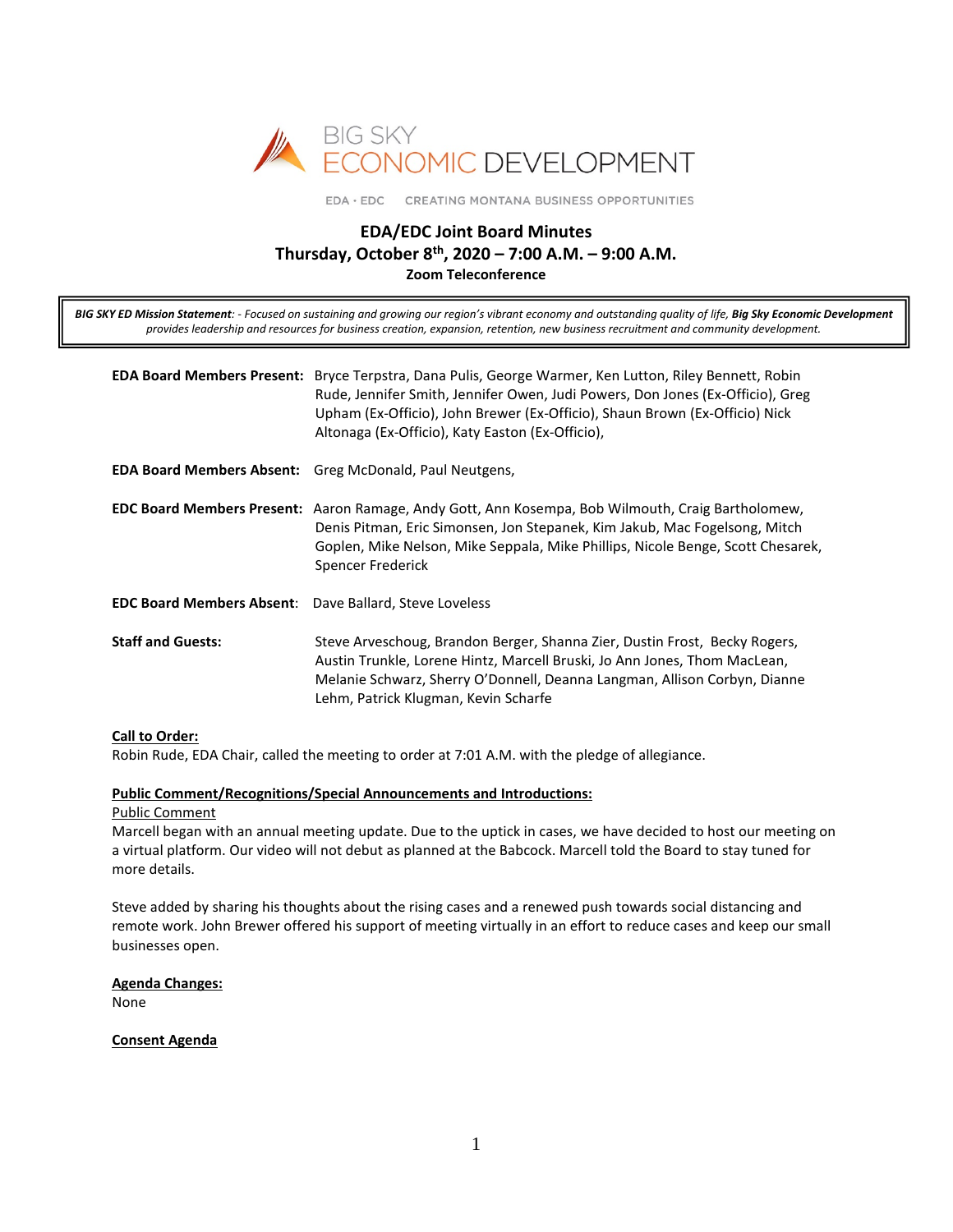### Approval of September 10<sup>th</sup> Board Meeting Minutes and Approval of the August Financials

Motion: Andy Gott to approve the September Board Meeting Minutes and August Financials, as presented to the Board. Second: Judi Powers Discussion: None Motion carried

### **Executive Directors' Report – Steve**

#### Ad Hoc Legislative Committee Report –Legislative Priorities

Steve began by addressing the Ad Hoc Legislative Committee recommendations. Steve walked through the document which is broken out into sections titled: items for immediate considerations, items for current and future consideration, and other items to watch.

We anticipate this session to be very different than a regular year with the pandemic still looming over the country. Steve listed what items we will be advocating for as they relate to economic recovery and future growth. Steve also addressed Medicaid funding and the vital role that plays in our community. Another item was supporting MSUB with infrastructure improvements and their leadership transition. Steve also mentioned the need to protect TIF laws which are vital tools for downtown redevelopment and our Lockwood TEDD project.

Steve then moved into the section about current and future considerations. One of the items that includes is supporting the reorganization of state economic development strategies. Other items include a statewide talent and recruitment strategy, supporting efforts that encourage venture capital investment, and identifying unique, dedicated revenue sources for economic development tools.

Finally, the other item to watch is to exempt military pension benefits from Montana income tax.

Steve asked the Board to concur with the Executive Committee to adopt these priorities.

Motion: Mike Phillips to approve the 2020-21 Legislative Priorities as preliminary subject to review of MEDA and other partner legislative priorities, as presented to the Board. Second: Ann Kosempa Discussion: None Motion carried

#### MEDA Next Generation Project

Steve then went on to remind the Board of the work MEDA and the Montana Chamber of Commerce undertook with the Next Generation of Community and Economic Development Tools Analysis. The MEDA Board has adopted the final report and will use the findings as a platform for future discussions related to new tools, concepts, and strategies. Steve asked the Board to endorse the plan.

Motion: Mike Seppala to endorse the MEDA Next Gen Plan, as presented to the Board. Second: Ken Lutton Discussion: None Motion carried

#### I-190 and CI-118 Legalizing Marijuana in Montana

Steve then brought to the Board the consideration of taking a position regarding the legalization of recreational marijuana. Mike Seppala believes the Board ought to come out in opposition to this proposed legislation. Ken and Riley added their thoughts and agreed with Mike's statement. Robin then asked how we would move forward with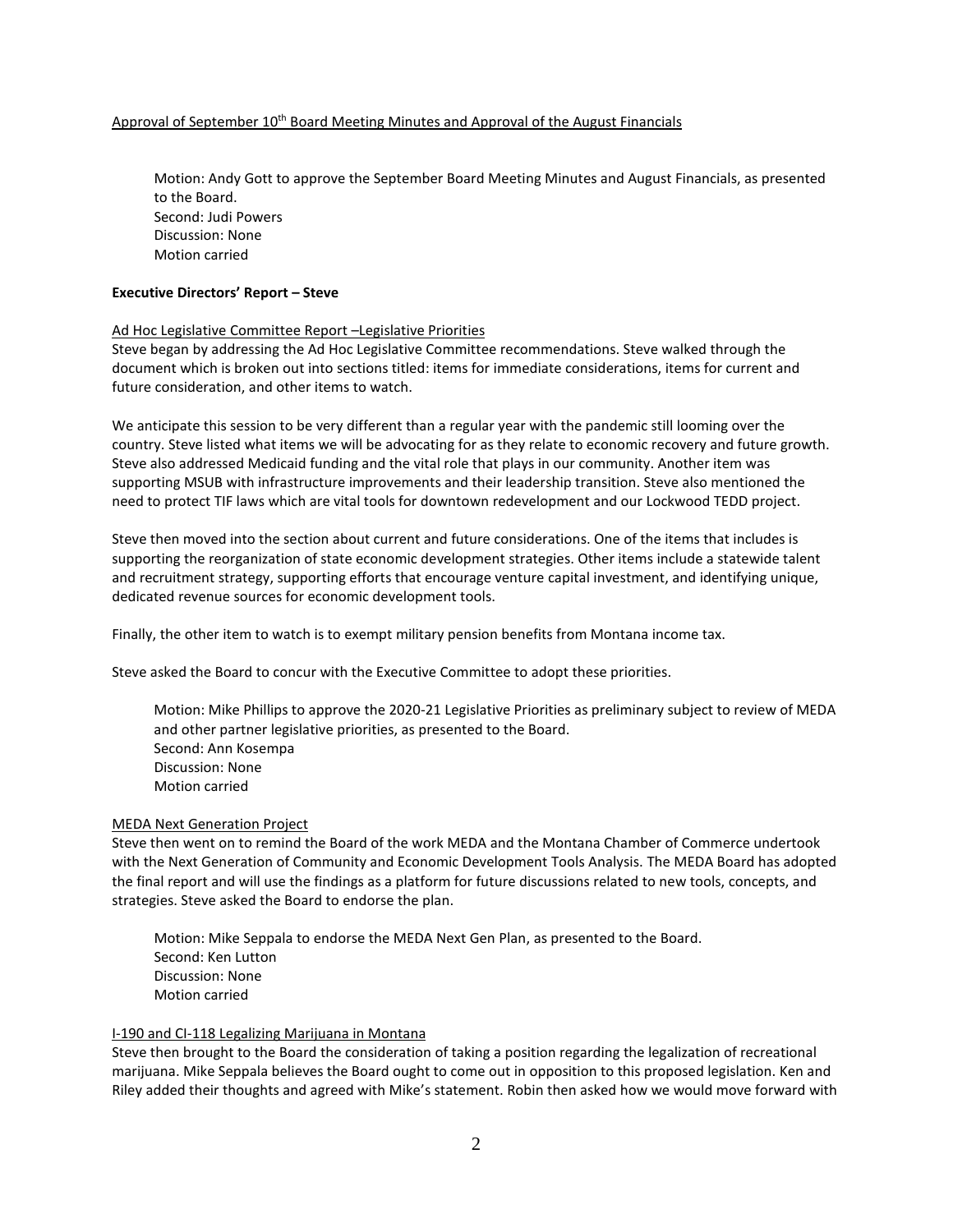that position. Steve proposed that we issue a statement on the issue and put it forth to the Board over the coming days. Steve will email out a statement next week.

## **Staffing Update**

Steve concluded his report by addressing some organizational restructuring after Dena's departure. Kevin has been promoted to Director of Entrepreneurship and Lorene was promoted to Regional Director of the SBDC.

#### Board Dialogue – Board Engagement Summary Review – Steve

Steve mentioned to the Board that there will be a letter coming from Mike and Robin encouraging the Board's continued commitment and support.

#### **Program Level Reports and Action Items**

#### Member Investor Update

Melanie gave a Member Investor Program update. We are currently at 134 Member Investors. We did lose some membership during the pandemic this year but Melanie is actively engaging those folks to try and get them back on board. Melanie thanked the Membership Committee for their continued work and support. Melanie is hopeful to bring on as many as 40 MIs during the calendar year. Melanie also spoke about diversity and industry representation among the Member Investors. Dana added some thoughts and suggested that we might focus on rallying around local businesses.

## Big Sky Finance 504 Loan Approvals – Brandon

SBA 504 Loan Requests

- I. Big Sky EDC is requesting approval to submit to the US Small Business Administration the following SBA 504 loan request. The Big Sky EDC Loan Committee has reviewed the request and recommends approval to the full EDC Board for submission to the SBA for final approval. The request meets all the underwriting and eligibility requirements of the EDC.
	- 1. **Joey and Amanda Boheman (Kids World Child Enrichment Center)** Request is for the purchase of the commercial real estate associated with Kids World Child Enrichment Center located in Lockwood, MT. This is an existing day care facility being purchased by Amanda and Joey Boheman. The day care has been operating in Lockwood since 1997. The current owner is selling the business. Big Sky Finance has an SBA 504 loan on the property for the current owner. This loan will be paid off with the sale proceeds and we will have a new SBA 504 loan for the new owners.

The total SBA debenture will be \$154,000 on a 25-year note comprising 35% of the total project costs. Big Sky EDC and the SBA will be in a 2<sup>nd</sup> lien position on the real property behind Stockman Bank of Montana. There is projected to be one new job created and five retained because of this project.

Mike P and Andy asked questions about rates and previously approved loan.

Motion: Mike Phillips to approve the Kids World Child Enrichment Center loan request, as presented to the Board. Second: Mike Seppala Discussion: None Abstentions: Spencer Frederick Motion carried

#### 504 Loan Program Update – Brandon

Brandon then proposed an amendment to the approval process for SBA 504 Loans. Per the by-laws, Big Sky Finance's Loan Committee is able to approve loans under \$1m without formal Board approval. Brandon will still bring these loans before the Board but his proposal will help to streamline the process.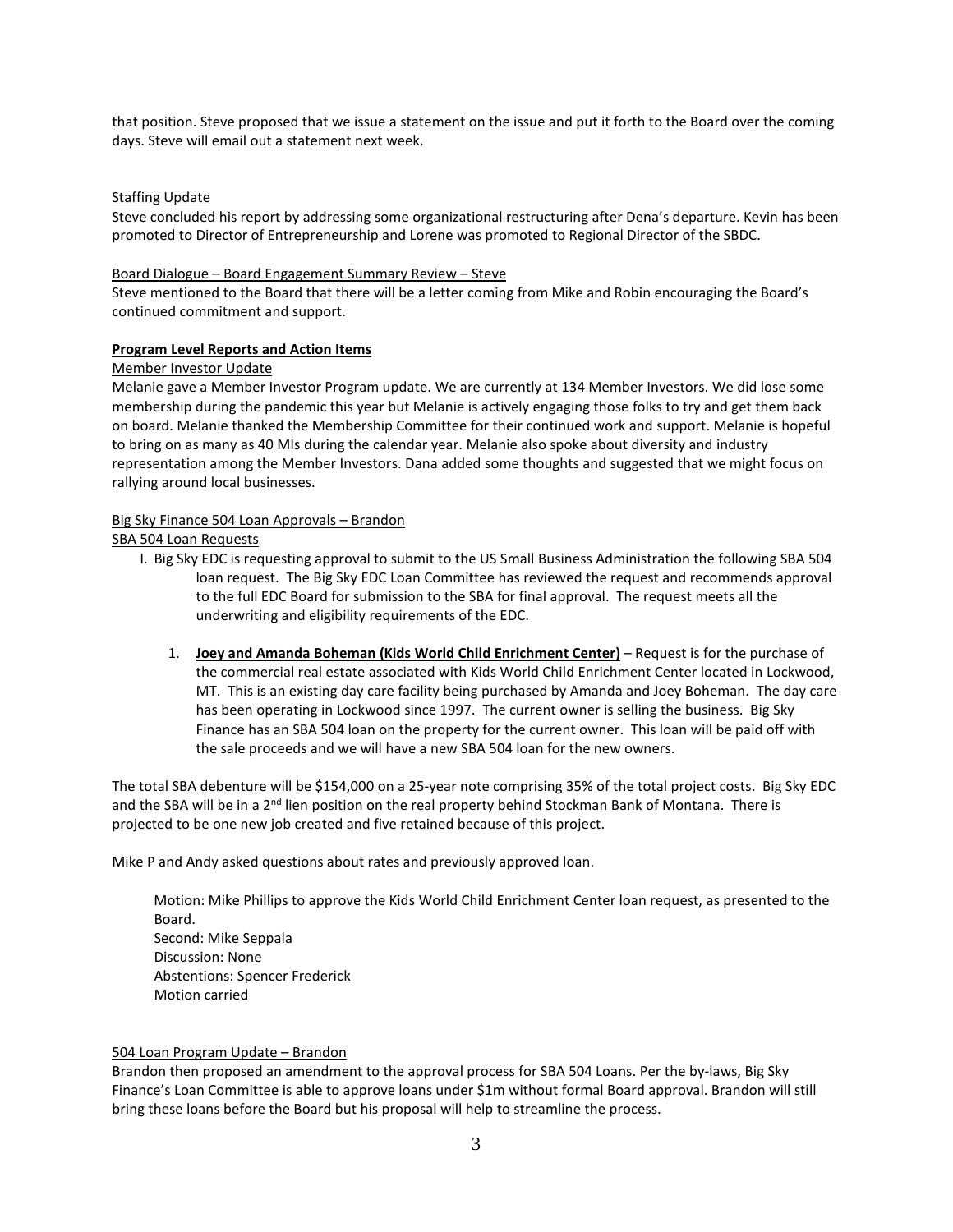Andy mentioned that he is in favor of the proposal and the Loan Committee's track record has been good evidence to approve this amendment. Mike Phillips and Ken Lutton continued with questions about what is required of the Board per the SBA's by-laws.

Motion: Spencer Frederick to approve the amendment request, as presented to the Board. Second: Mike Seppala Discussion: None Motion carried

Brandon added to his update by informing the Board that they are in the midst of their independent loan review. He also noted that October was the first month that borrowers were no longer receiving a subsidy from the SBA. Brandon and his team are watching this closely and so far, there have been no issues and payments have all been made as agreed.

Finally, Brandon noted that they are awaiting the EDA's final decision on the RLF application and they are hopeful to hear back within the next week or two.

#### Nominating Committee Update – Becky

Becky was up next with a Nominating Committee Update. In the midst of the Ballot vote, David Ellis informed us that he will no longer be employed by a Member Investor company which creates a vacancy for his seat. The Committee met again and recommends the Board hold a special election with Michael Marsh as the candidate. Michael was selected for his entrepreneurship industry representation.

Becky also mentioned that we will be adjusting our nomination practices in the future to forward mid-year board openings to the yearly cycle unless there is a compelling reason to fill a seat immediately.

Motion: Ann Kosempa to approve holding a special EDC election with Michael Marsh as the candidate. Second: Craig Bartholomew Discussion: None Motion carried

#### Big Sky to Sky Point – Becky

Becky continued with a Big Sky to Sky Point update. Becky started by thanking the project management team that have helped with all of the systems reviews and visioning sessions conducted by Cushing Terrell. Becky noted that we will soon be submitting the first application for Historic Tax credits. We are learning more about additional rebates available towards the project and Cushing Terrell is helping to plan for those.

Becky also recapped the meeting we hosted with individuals from the Federal EDA in Washington DC. Those representatives toured the building and held conversations with entrepreneurs who will utilize the future Rock31 space.

Becky shared a schematic design concept with the Board. The presentation recapped the visioning sessions that were held with Cushing Terrell, the BSED team, and entrepreneurs. The presentation covered the preliminary color palate, a workspace summary, and preliminary floor plans. Mike Phillips thanked everyone and involved for their work and asked Becky how the budget looks. Becky is parsing through the materials and will have a better idea of how the budget looks next month.

#### Rock31 Update and Opportunity Fund Adjustment– Kevin

Up next was Kevin with a Rock31update. In addition to doing all they can to help business owners get connected with lenders, Rock31 also works to get startups connect with non-traditional financing like angel investors. Kevin asked the Board to please share if anyone knows individuals who may be interested in being an angel investor.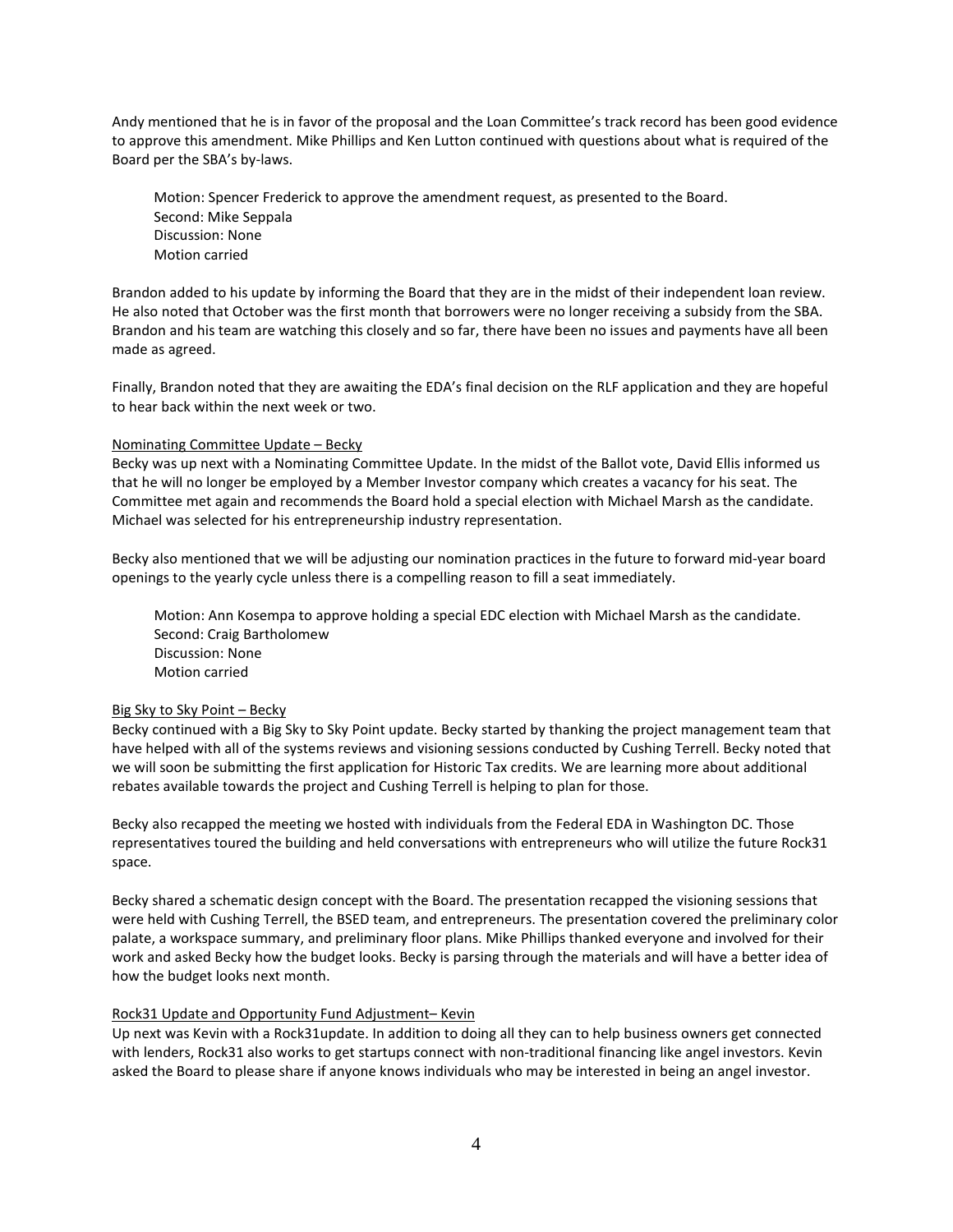Kevin also noted that the State informed us that we have dollars available to put on high-level trainings to help businesses navigate the issues of the pandemic.

Lorene added to Kevin's update and there have been conversations with Gallup about providing trainings as well.

Lorene also noted there has been a significant uptick in people pursing startups.

Steve mentioned that when Rock31 was started, the Board voted to provide \$150,000 of seed money over three years to get that program off the ground. There is still a significant amount of funding that hasn't been spent and the Opportunity Fund Committee has recommended that that three-year window be eliminated but that those funds remain available.

## **COVID Response Update**

## New COVID-19 Grant Applications

Melanie spoke about the grant opportunity that we have been able to pursue due to our non-profit status on the EDC. Melanie sees a need to use the dollars for a talent attraction campaign focusing on attracting healthcare workers. The other priority area for those dollars is a "look local' campaign to promote small, local businesses. Those dollars must be spent by the end of the year.

## Beartooth RC&D Grant Award Scope of Work Review

Dianne began by updating the Board about the Beartooth RC&D grant that we have been awarded. BSED will provide business support and training modules and research for a five-county region with those dollars.

#### Economic Response and Recovery Plan and Next Steps

Thom gave an Economic Recovery Plan update. The plan has been finalized and completed and the rollout event took place virtually this week. The Economic Response and Recovery team will meet later today to discuss next steps and a future date for community rollout.

#### Space2Place Update – Dianne

Dianne was up again with a Space2Place Grant update. Dianne recapped last year's recipients and showed some pictures of the projects that are either in process or that have been completed. Melanie also added that the Community Development team won two MEDA awards for their Space2Place program and Coulson Park projects.

#### TEDD Update – Thom

Thom continued with a TEDD update and discussions with the City are ongoing between the parties involved as it relates to waste water treatment. Thom is hopeful an agreement can be reached over the next couple of months. Steve commended Thom's work on both the recovery team and TEDD project.

Coulson Park update was deferred to November

**Public Comment** None